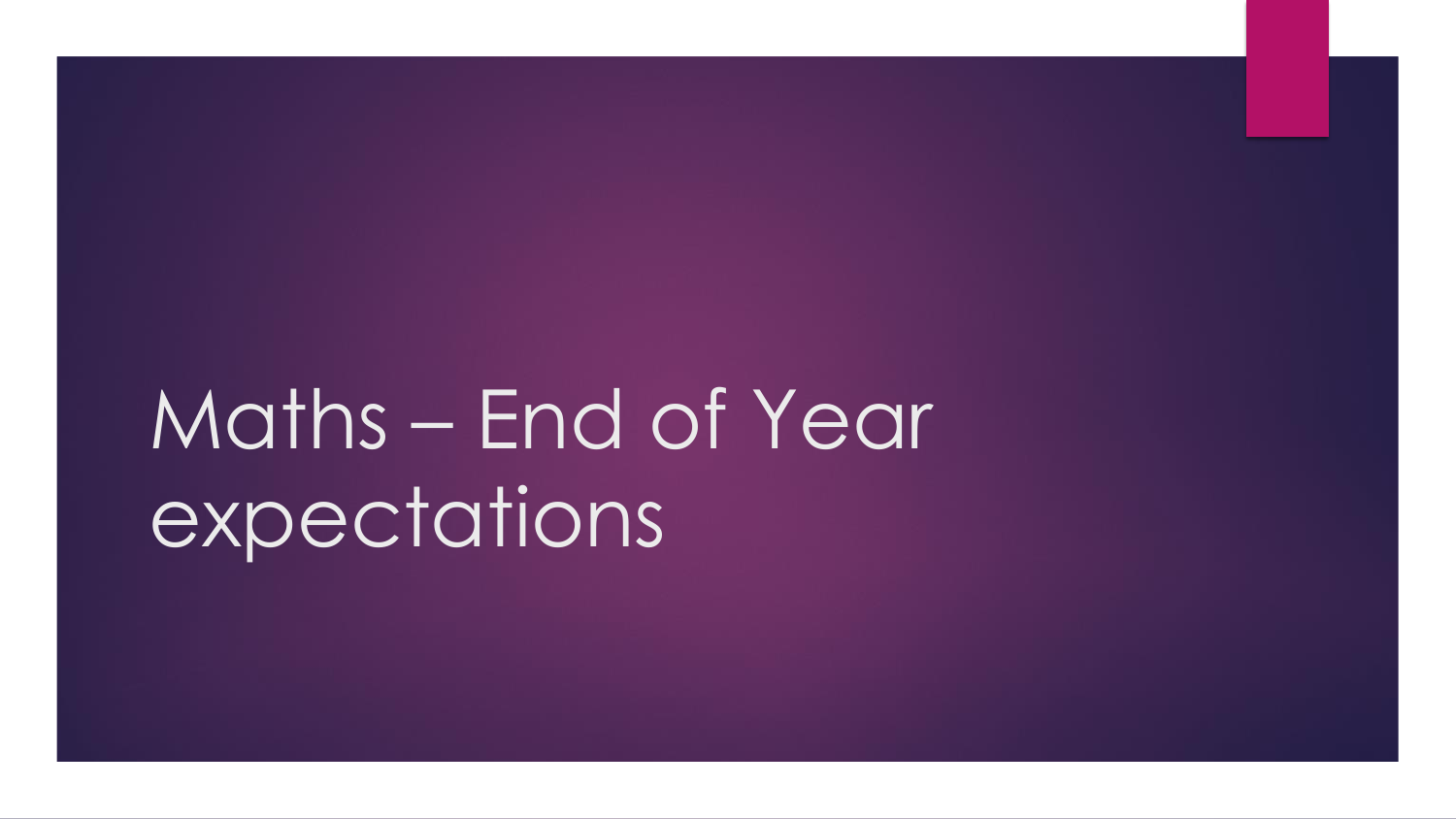# By the end of FS2 they should be able to:

- ▶ Count reliably with numbers from one to 20, place them in order and say which number is *one more* or *one less* than a given number.
- Use quantities and objects to add and subtract two single-digit numbers and count on or back to find the answer.
- Solve problems, including doubling, halving and sharing.
- Use everyday language to talk about size, weight, capacity, position, distance, time and money to compare quantities and objects and to solve problems.
- Recognise, create and describe patterns.
- Explore characteristics of everyday objects and shapes and use mathematical language to describe them.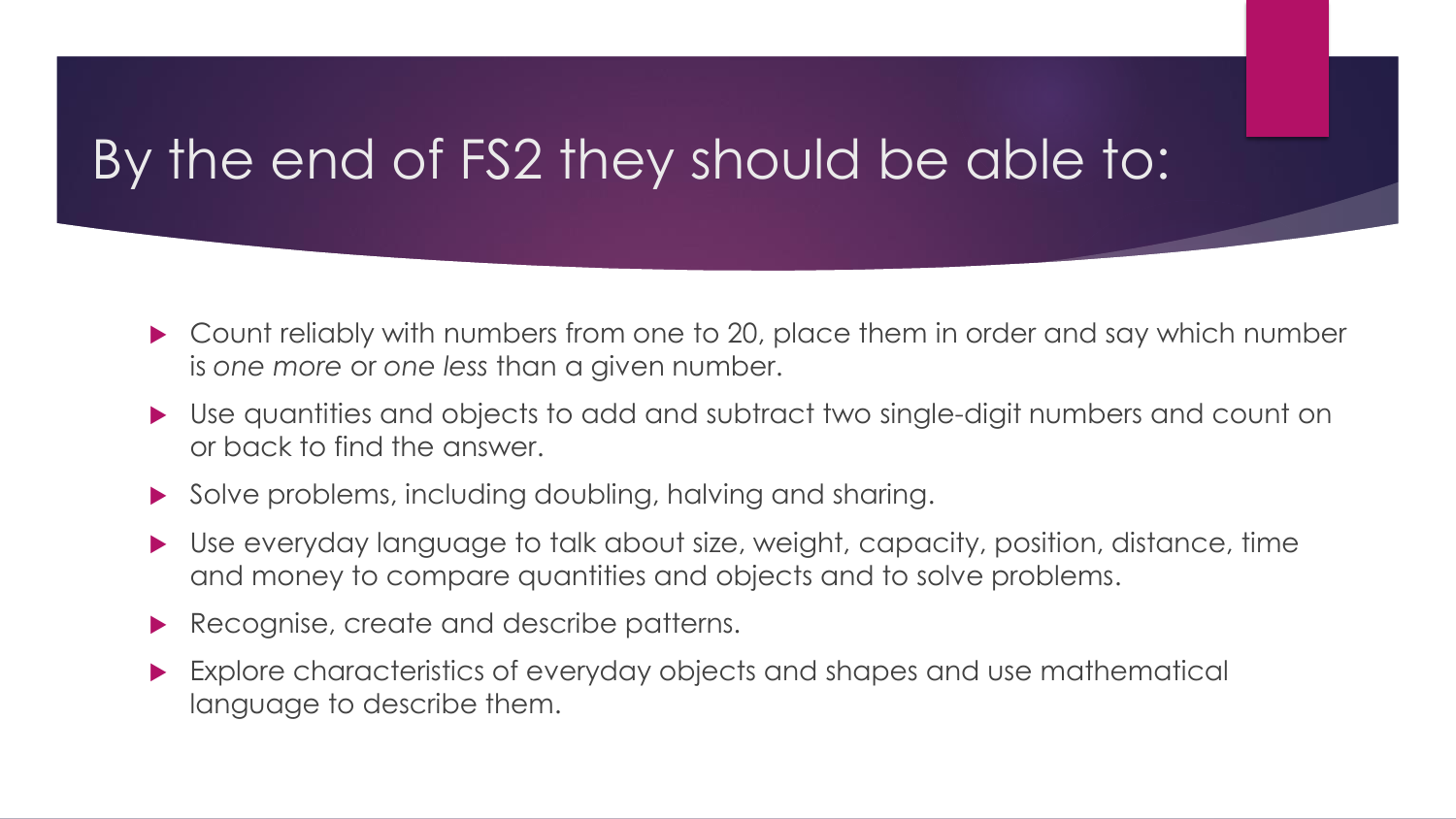# By the end of Year 1 they should be able to:

- ▶ Count to and across 100, forwards and backwards, beginning with 0 or 1, or from any given number.
- ▶ Count in multiples of twos, fives and tens.
- Read and write numbers from 1 to 20 in numerals and words.
- Confidently know number bonds to 20.
- Recall and use doubling and halving facts for numbers up to double 10 and other significant doubles.
- Recognise odd and even numbers to 20.
- Recognise, find and name a half as one of two equal parts of an object, shape or quantity and a quarter as one of four equal parts of an object, shape or quantity.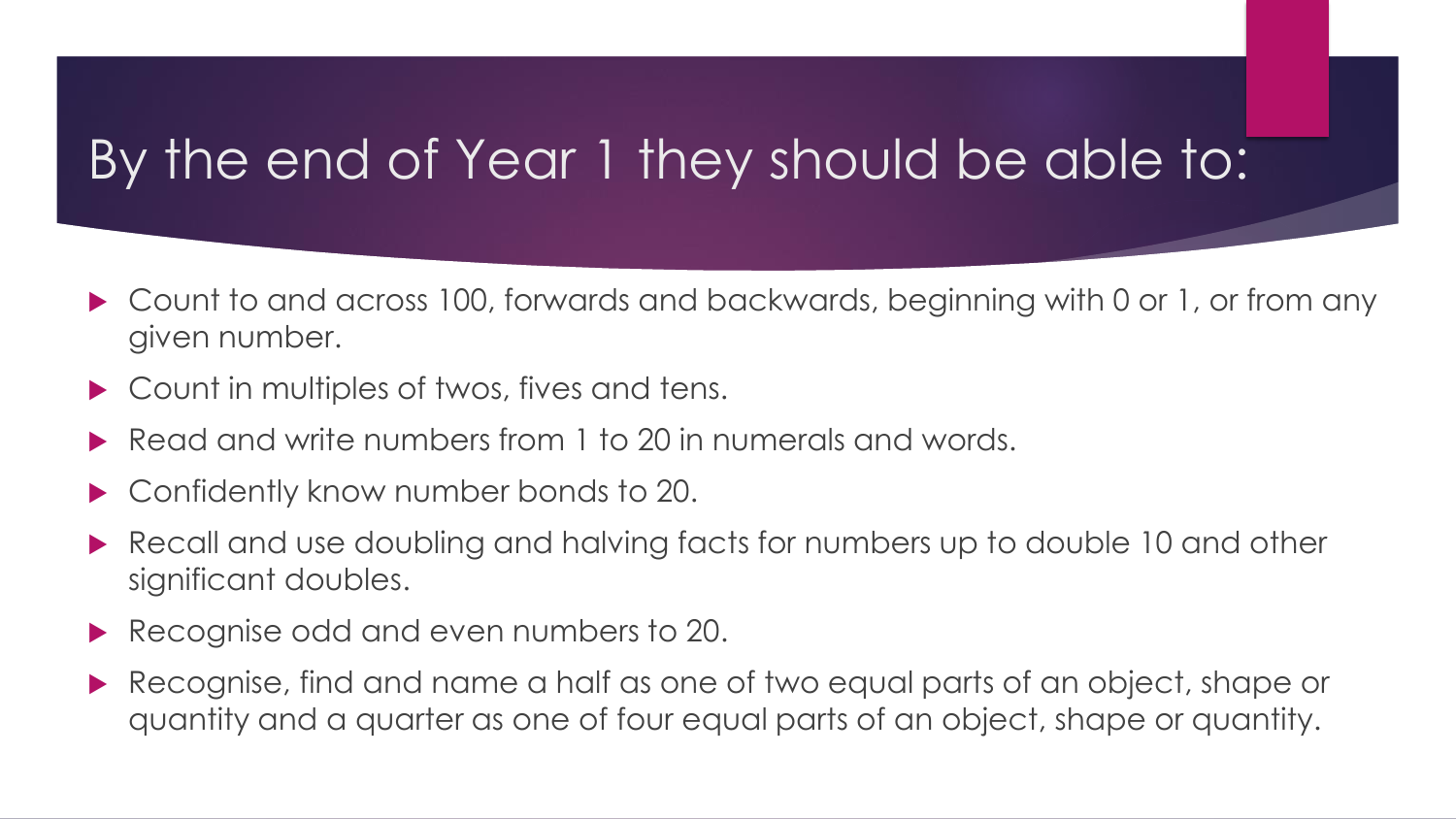### Measure and Shape:

- ▶ Compare, describe and solve practical problems for lengths and heights, weight, capacity ad volume. They should also measure and begin to record these things.
- Recognise and know the value of different denominations of coins and notes.
- $\blacktriangleright$  Tell the time to the hour and half past the hour and draw the hands on a clock face to show these times.
- Recognise and name common 2D and 3D shapes.
- Sorts shapes based on simple properties.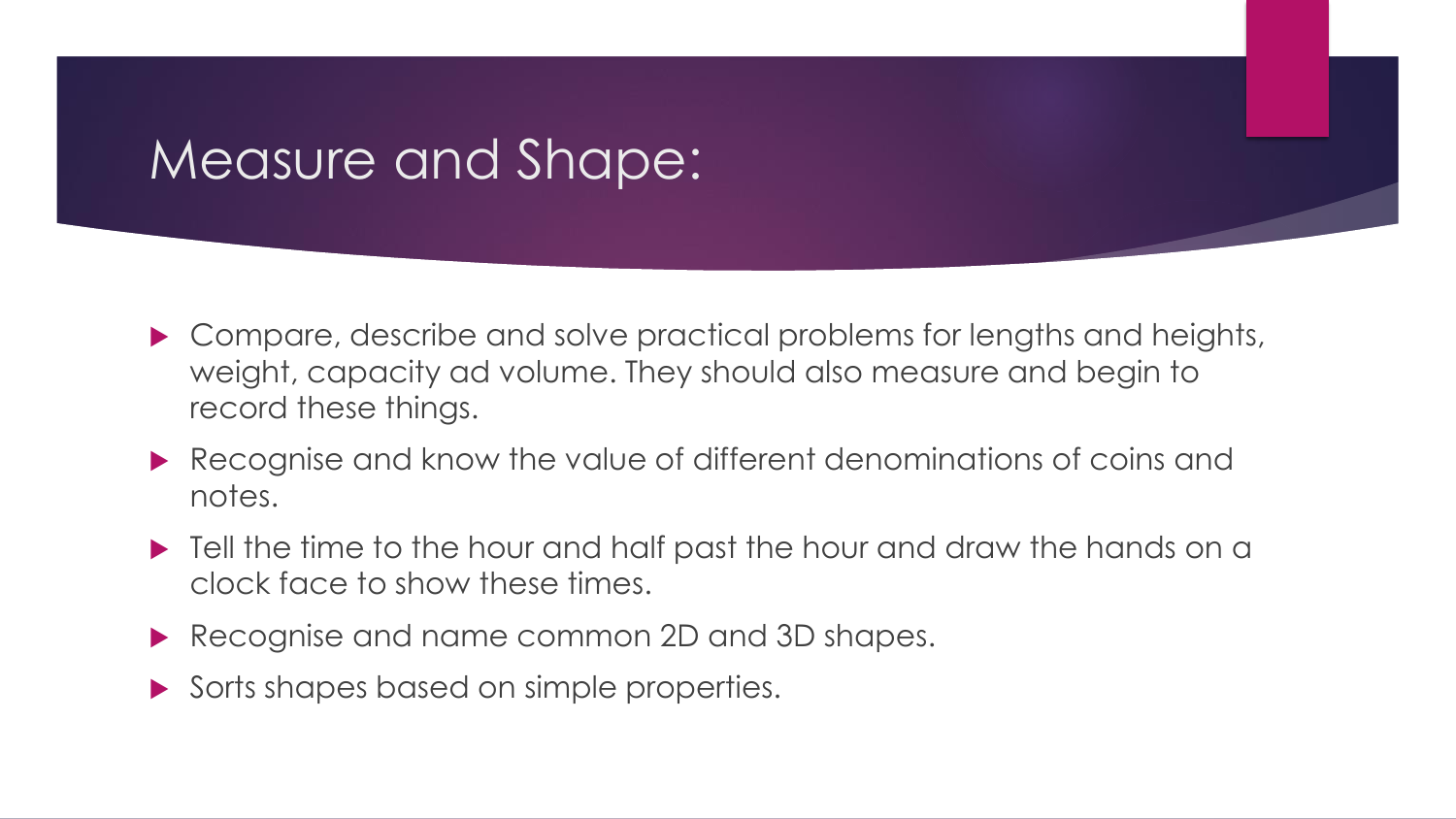# By the end of Year 2 they should be able to:

- ▶ Count in steps of 2, 3, and 5 from 0, and in tens from any number, forward and backward.
- Recognise the place value of each digit in a two-digit number (tens, ones).
- Read and write numbers to at least 100 in numerals and in words.
- Add and subtract numbers using concrete objects, pictorial representations, and mentally, including two 2-digit numbers.
- Show that addition of two numbers can be done in any order and subtraction of one number from another cannot.
- Recognise and use the inverse relationship between addition and subtraction and use this to check calculations and solves missing number problems.
- Recall and use multiplication and division facts for the 2, 5 and 10 multiplication tables.
- Recognise, find, name and write fractions 1/3, 1/4, 2/4 and 3/4 of a length, shape, set of objects or quantity.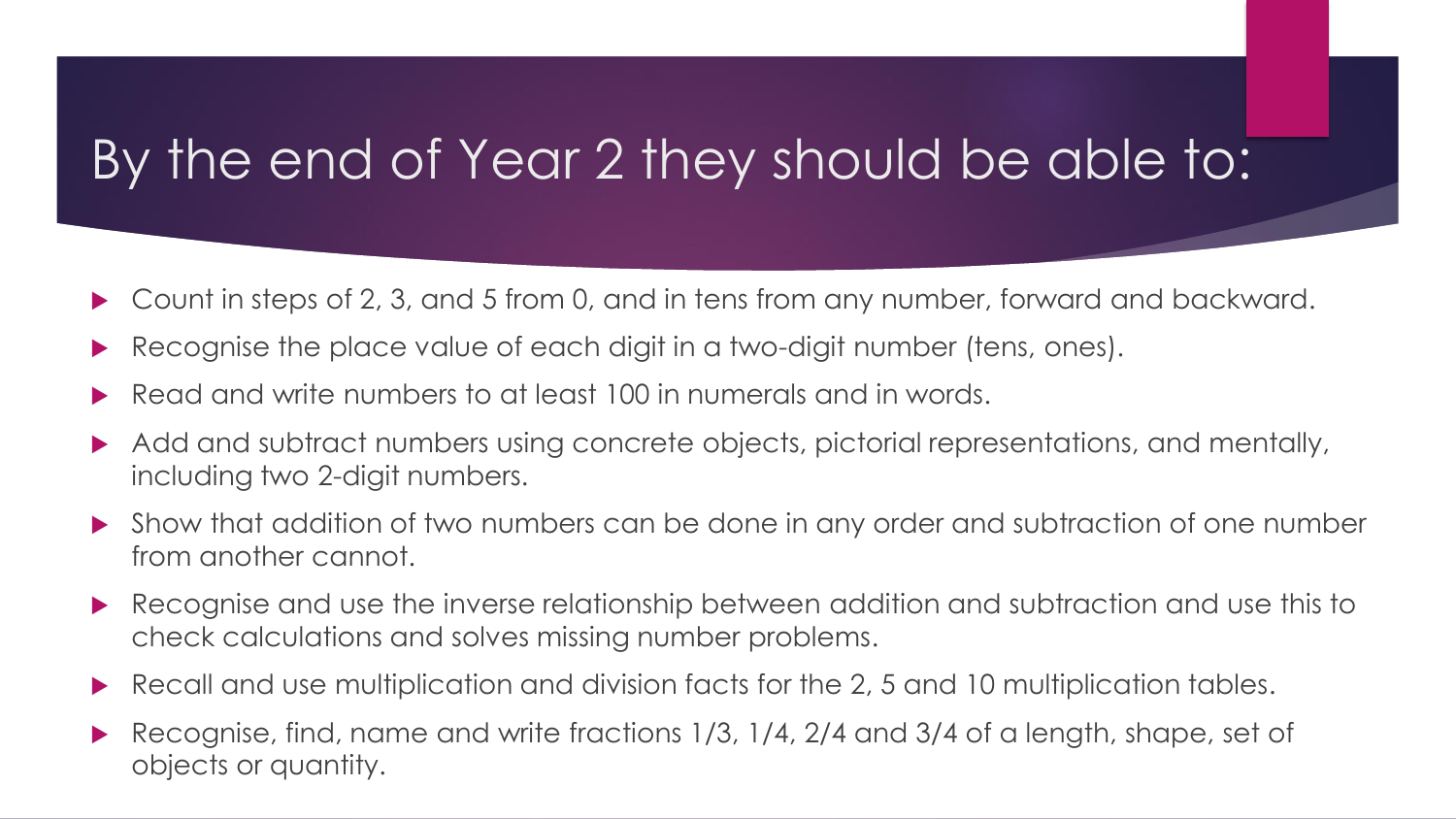### Measure and Shape:

- Compare and order lengths, mass, volume/capacity and record the results using  $>$ ,  $<$  and  $=$ .
- Recognise and use symbols for pounds  $(E)$  and pence  $(p)$ ; combine amounts to make a particular value.
- $\blacktriangleright$  Tell and write the time to five minutes, including quarter past/to the hour and draw the hands on a clock face to show these times.
- $\blacktriangleright$  Identify and describe the properties of 2-D shapes, including the number of sides and lines of symmetry in a vertical line.
- I Identify and describe the properties of 3-D shapes, including the number of edges, vertices and faces.
- $\blacktriangleright$  Identifies 2-D shapes on the surface of 3-D shapes.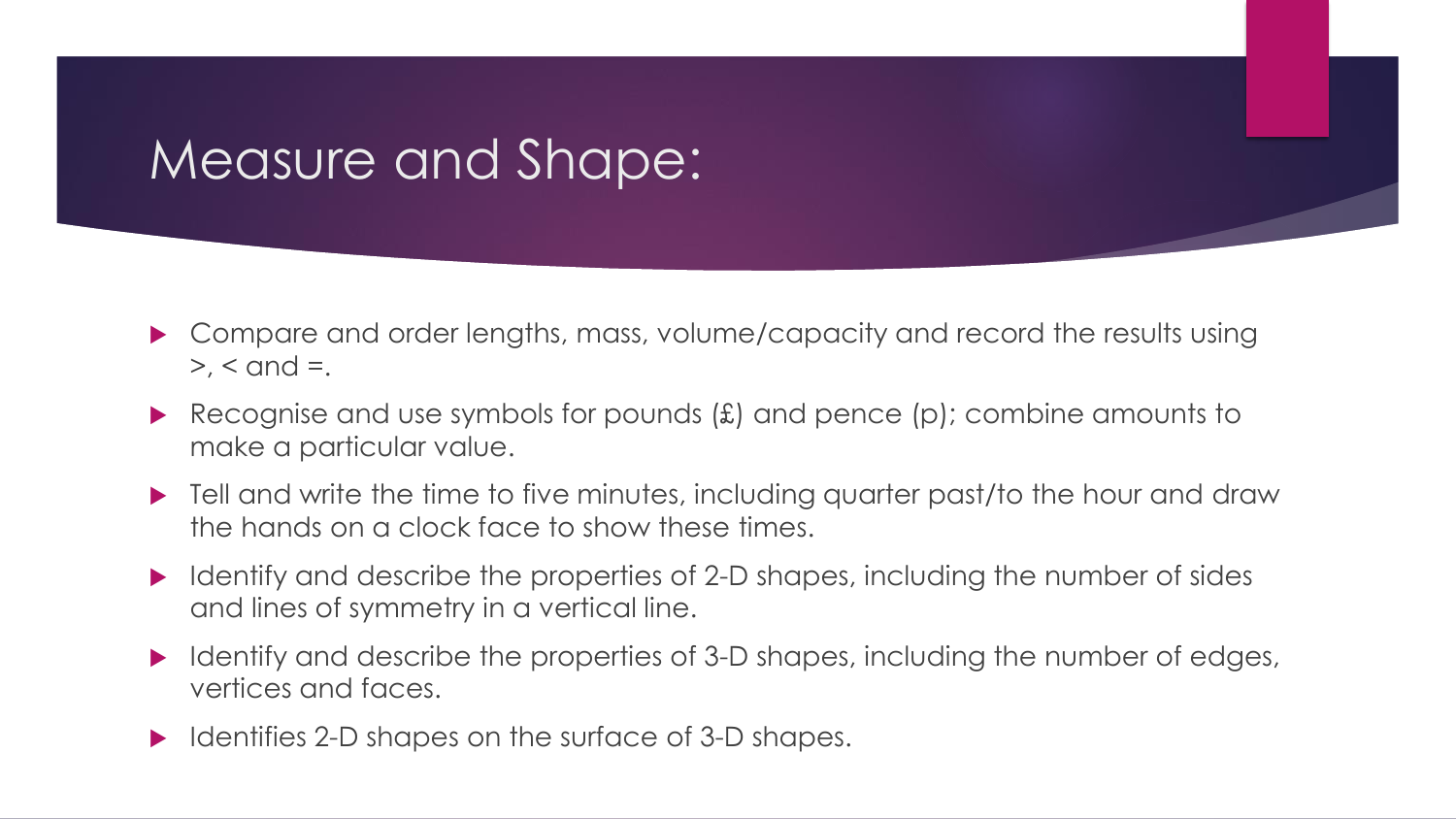#### How we teach Maths in FS2:

 In FS2 the children are provided with lots of practical activities in order to begin to develop their understanding of number. Although there is a maths specific area within the FS2 setting, we ensure there are opportunities for maths to take place inside and outside too.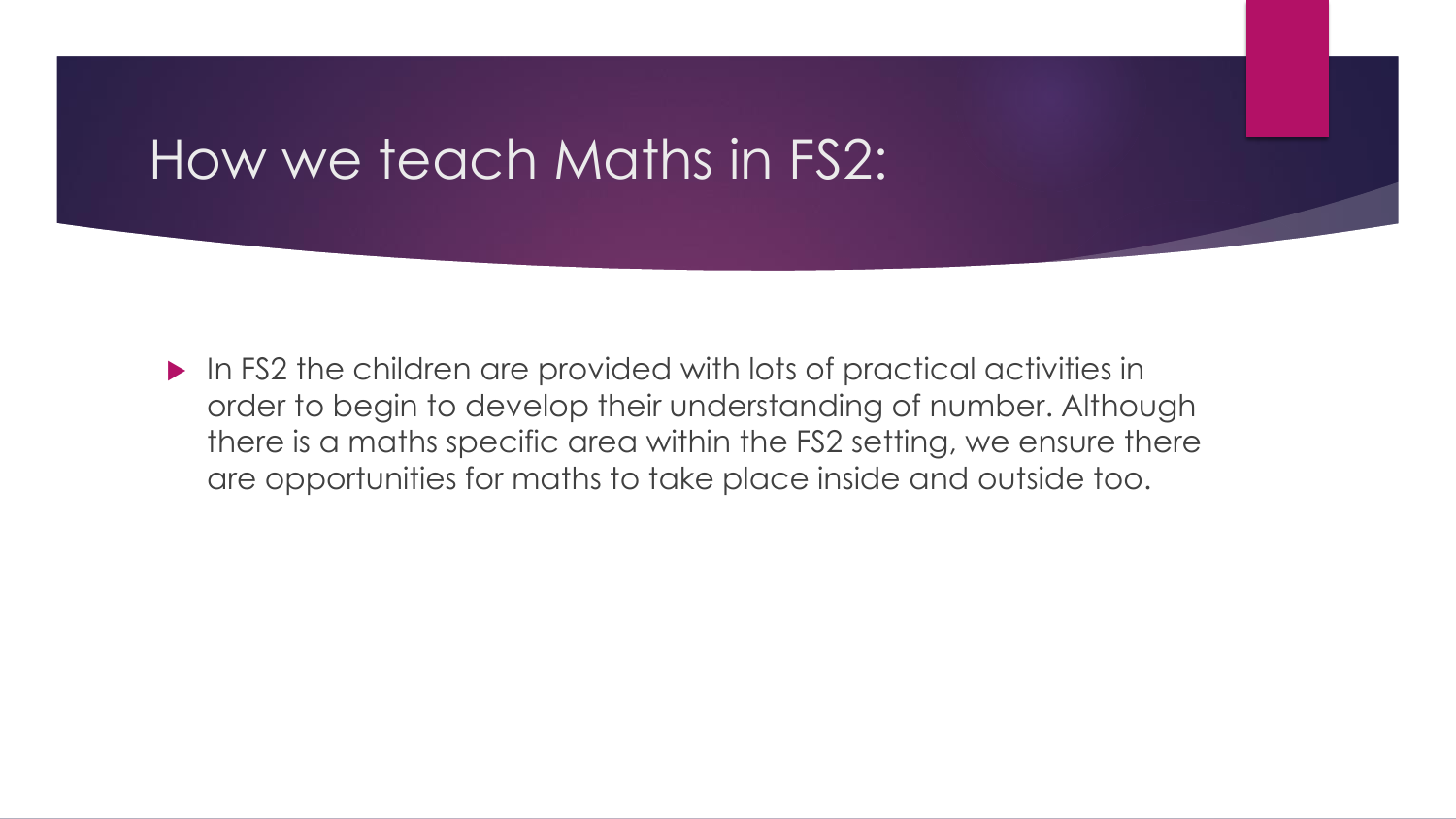### How we teach Maths in Year 1:

**In Year 1 the children are still** given lots of opportunities to work practically, but they also start to record and use pictures and symbols to help them. The resources that they use during practical activities are maths specific, unlike FS2 where the children use real objects, such as teddies.